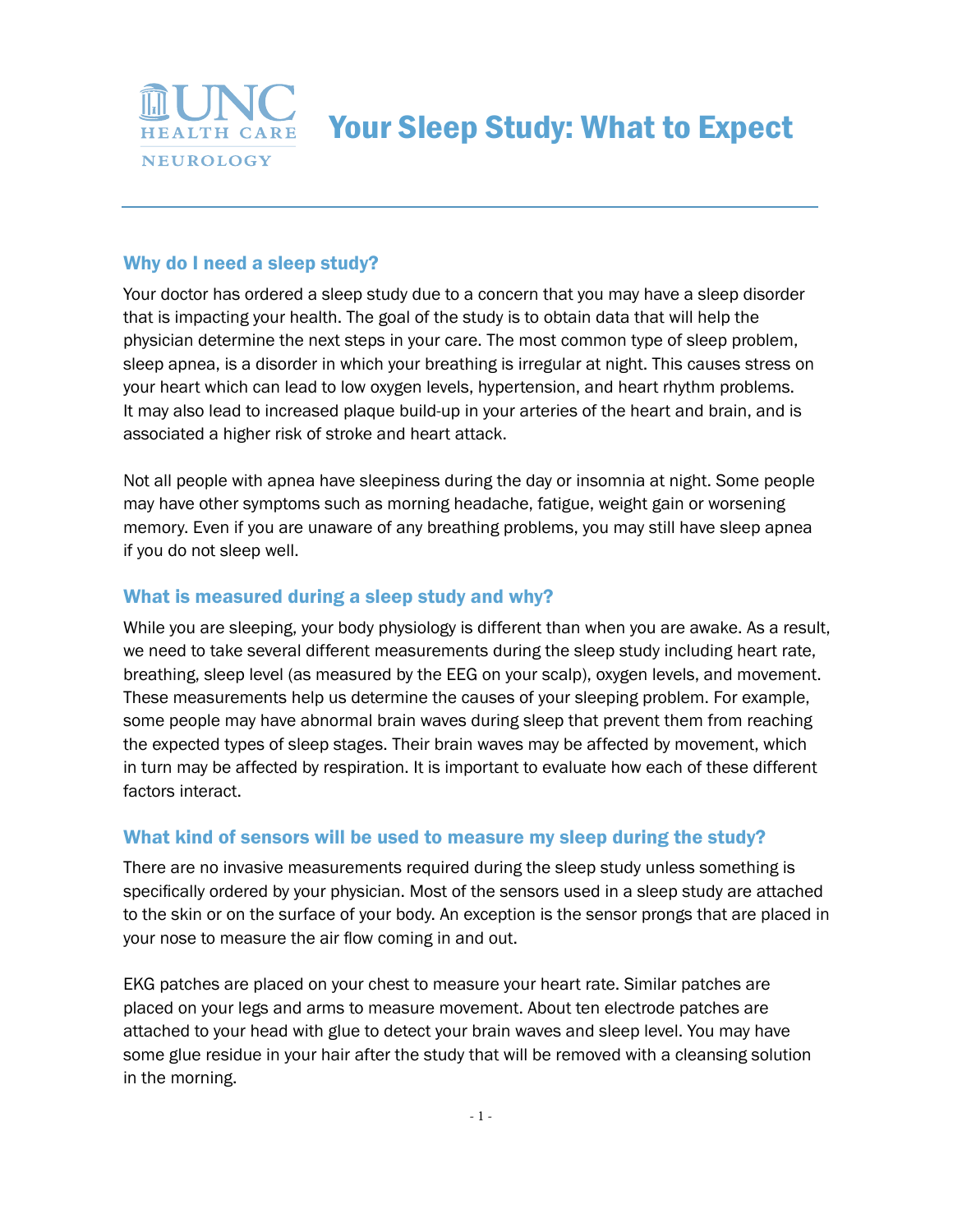We will have you wear some elastic bands around your chest to measure how your chest moves while you breathe. Oxygen levels are measured by a sensor that is taped on your finger. Naturally, you may find sleeping with all these sensors is not as comfortable as sleeping in your normal bed. We expect that your sleep will be somewhat disturbed while being tested, but even if you sleep for only a few hours, we will be able to gather a great deal of information that will be useful.

## What kind of room will I be in for the sleep study? What if I have to go to the bathroom during the sleep study?

You will be given a private sleeping room with a private bathroom and shower for the night of the sleep study. You will have a television in your room which you can use prior to the start of the sleep study. Although the study is inside the hospital, you will not be sleeping in a regular hospital room. The room in the sleep laboratory is more private than most hospital rooms, and is in a separate part of the hospital. If you need anything during the night, there is a technician who can assist you—you need only to call out and the technicians will hear you on the intercom. They can also assist you if you need to use the bathroom.

#### Will the bed and pillows be comfortable?

The lab has standard beds that are designed to meet the qualifications for hospitals. Pillows, blankets and sheets are also standard. If you are particularly sensitive to pillows and bedding, you are welcome to bring your own pillow and comforter.

#### What if I am too hot or too cold in my room?

Each room is equipped with its own thermostat which can be adjusted according to your request. Please let the technician know if you prefer to have the room hotter or cooler.

## Will I sleep as well during the sleep study as I do at home? Does it matter if I don't sleep well during the study?

We try to make your experience as comfortable as possible, but the sensors and the new environment are likely to make you feel less comfortable than when you are at home and you may not sleep as well. However, even if you sleep for only a few hours we should be able to gather a great deal of information. It only takes a few hours of sleep for a breathing disturbance such as apnea to be detected, even with less restful sleep.

#### Will the technician wake me up during the study?

We will try to avoid waking you, but it is possible that the technician may need to do so in order to fix some cables or replace some of the sensors that might fall off. As mentioned previously, we do not expect this night to be entirely typical for you, but we can collect a lot of information within a few hours and sometimes the issues may be obvious early in the study. If you are found to have a breathing disturbance that meets the criteria for severe apnea within the first two hours of sleep, the technicians may try to give you some treatment. They will wake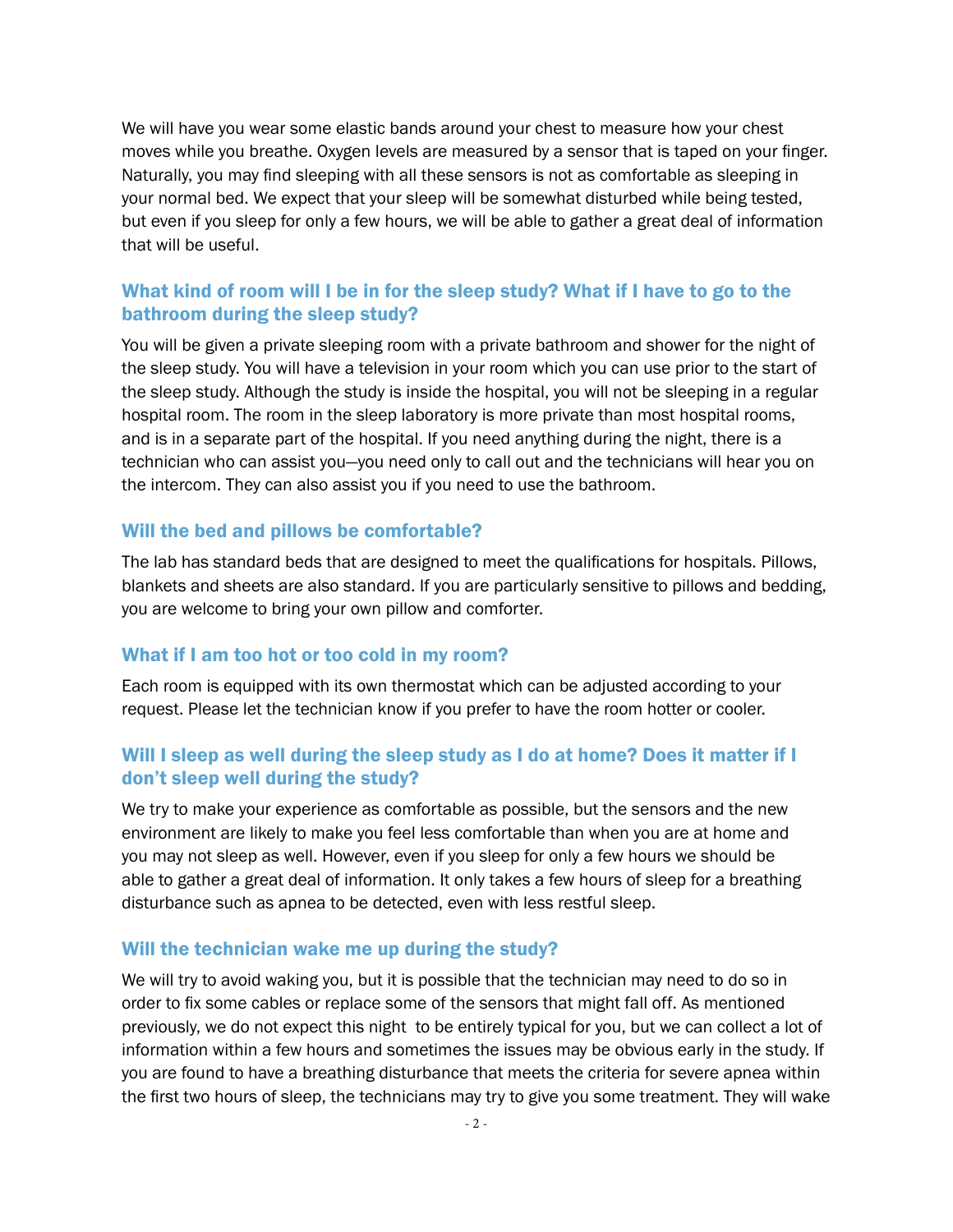you up and place a mask on your face that will help blow air into your nose or your mouth. This intervention only occurs if you meet certain criteria and if we are certain that you do not have other options for therapy.

# Should I take my usual medications on the night of the sleep study?

Yes, you should take your usual medications on the night of the sleep study unless otherwise indicated by your doctor. You will need to bring any medications you take at night since we will not be able to order them from the pharmacy. If your doctor orders any special medication for you to take on the night of the sleep study, please bring it with you.

# Does it matter what position should I sleep in during the night of the study?

Our goal is to collect the best data we can about you while you sleep. To do this, we will want to see you sleep in your usual positions, but we may also ask you to sleep in other positions as well. Some people have severe problems with apnea when they sleep on their back, but none when sleeping on their side. If you have only been sleeping on your side during the study, the technician may come into the room at some point and ask you to try to sleep on your back. If you never sleep on your back or can't sleep in that position, we will not require it for this study.

## Should I drink alcohol on the night of the sleep study?

If you usually drink alcohol more than twice a week, then it is probably a good idea to drink the same amount of alcohol on the night of your study. Alcohol affects nighttime breathing and it is best for us to be able to measure your sleep in its most vulnerable state to determine how it is disturbed. If you drink semi-regularly, then drink your usual amount, and have a friend or family member drive you to the sleep study. You should not drink and drive to the lab.

# When will I get the results of the sleep study?

The results of the sleep study are not immediately available. The data has to be carefully evaluated to determine how your heart rate, breathing and movements are affecting sleep. When you finish your sleep study and return home, you should call the clinic to schedule an appointment to see your care provider if you do not already have an appointment scheduled. Try to schedule your appointment for about two weeks after the sleep study. Your clinic doctor will discuss the results of the study with you at your return visit. The number to make your appointment if you are being seen in the UNC Neurology Sleep Clinic at UNC Hospitals is (919) 966-4401. If you have not been seen in that clinic, then call the doctor who sent you for the study.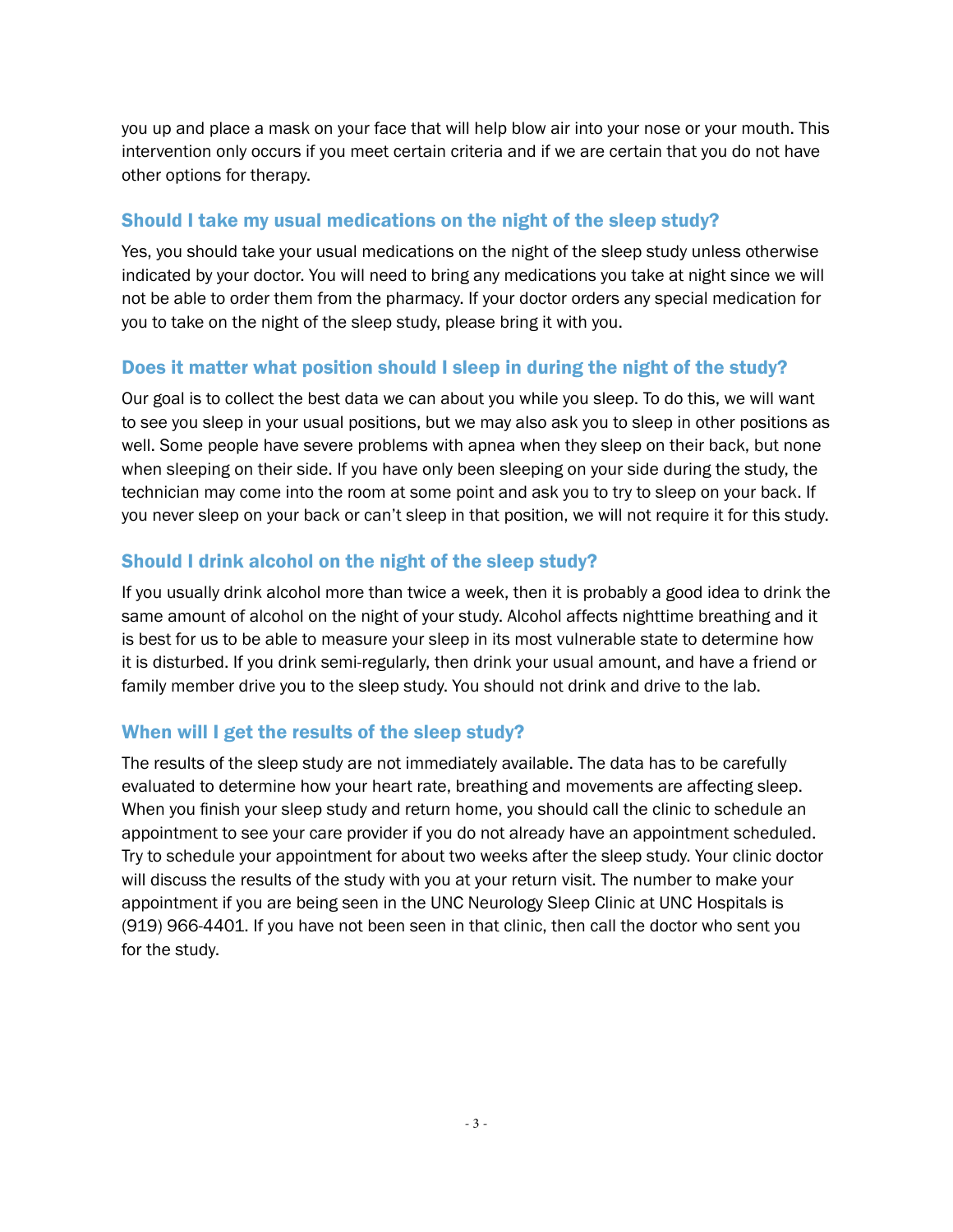## I have heard that I might be able to get a "split-night" study if I have apnea. This would save me from having to come back for a second night study if I have apnea and require treatment. Is it true that I can get this kind of study?

Some patients who have apnea will be able to try treatment on the same night of their first study which is called a split-night study. In order to qualify for this type of study, you must demonstrate severe obstructive sleep apnea within two hours of sleep in order to be sure that no other therapy will be available to you. In addition, the technologists will need you to have at least four more hours of sleep after starting the therapy in order to try to adjust the pressure on the mask and to fully evaluate treatment.

When warranted, we will try to do a split-night study in order to save you another visit to the laboratory for a treatment trial, but be aware that about one in four patients will need to return for another night due to insufficient information from the split-night study. Typically, an apnea patient's breathing is worse during the last third of the night which in turn gives us the best clues as how to approach your sleep disorder.

## I am being evaluated for narcolepsy. Do you have any special instructions for my sleep study?

In terms of medications, you should follow the instructions given to you by your physician. Many patients who are being evaluated for narcolepsy are asked by their clinicians to stop taking some of their medications for several weeks prior to the study. If the physician did not give you special instructions, then continue taking your medications as usual. If you do stop, then please let the technician know which medicines you have stopped taking and for how long.

If you are being evaluated for narcolepsy, it is extremely important that you allow yourself to sleep for as long as possible in order to have a more reliable assessment. It is fine if you do not sleep very well on the night of the study, but try to let yourself sleep late in the morning. Immediately following the overnight study, you will probably need to stay for the entire day for a nap study. During the nap study—the multiple sleep latency test (MSLT)—you will be given five nap opportunities spread out over the course of the day.

In addition to the instructions above, you should keep a diary of what time you go to sleep and what time you get up for the two weeks prior to your sleep study.

### What type of foods and beverages contain caffeine?

The technician in the laboratory will ask if you have had any caffeine during the daytime prior to the study. Please remember that caffeine is contained not only in coffee, but also in tea (hot, iced and sweet), soda (regular and diet), chocolate and coffee ice cream. There is also caffeine in decaffeinated coffee and in some medicines, including Excedrin. Be sure to tell the technician in the laboratory about all of the sources of caffeine that you have had on the day of the study.